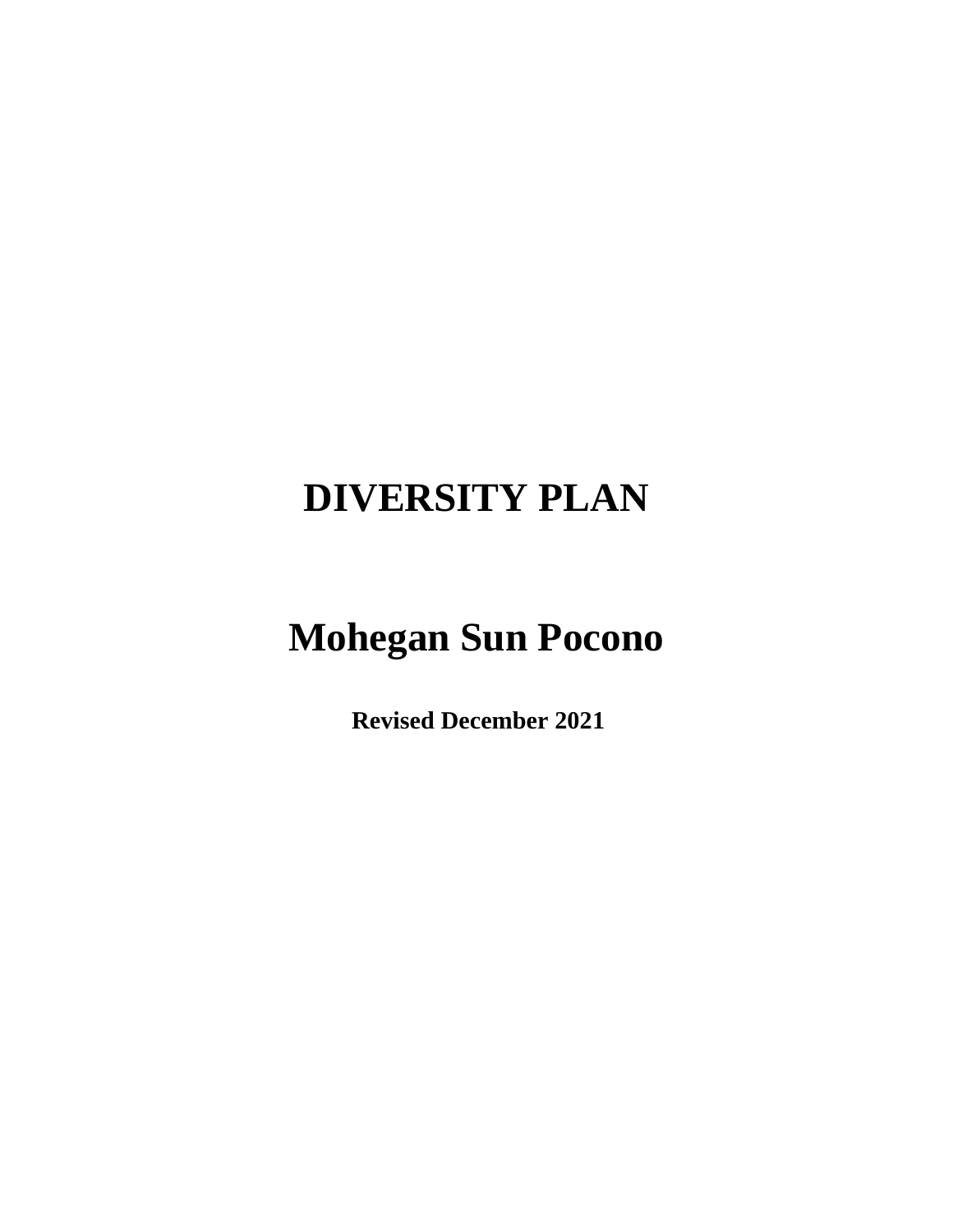# **Table of Contents**

- **I. Overview**
- **II. Governance**
- **III. Employment**
	- **A. Diversity in Employment Policy Statement**
	- **B. Communication of Diversity in Employment Policy Statement**
	- **C. Implementation of Diversity in Employment Policy**
	- **D. Responsibilities of the VP of Human Resources**
	- **E. Responsibilities of the Human Resources personnel**
	- **F. Responsibilities of all Employees in Managerial Positions**
	- **G. Responsibility of all Employees**
	- **H. MSP Discrimination and Harassment Complaint Procedure**
	- **I. Fair Treatment Procedure**
	- **J. Diversity in Employment Actions and Objectives**
	- **K. Diversity Committee**

#### **IV. Contracting**

- **A. Diversity in Contracting Policy Statement**
- **B. Communication of Diversity in Contracting Policy Statement**
- **C. Implementation of Diversity in Contracting Policy**
- **D. Diversity in Contracting Program**
	- **1. Outreach Program**
	- **2. Certification**
	- **3. Supplier Opportunities**
	- **4. Participation Plan**
	- **5. Goals**
	- **6. Issue Resolution Procedure**
- **E. Responsibilities of the Procurement Manager**
- **F. Responsibilities of the Chief Financial Officer**
- **G. Responsibilities of all Employees in Managerial Positions**
- **H. Responsibility of all Employees**
- **I. Diversity Committee**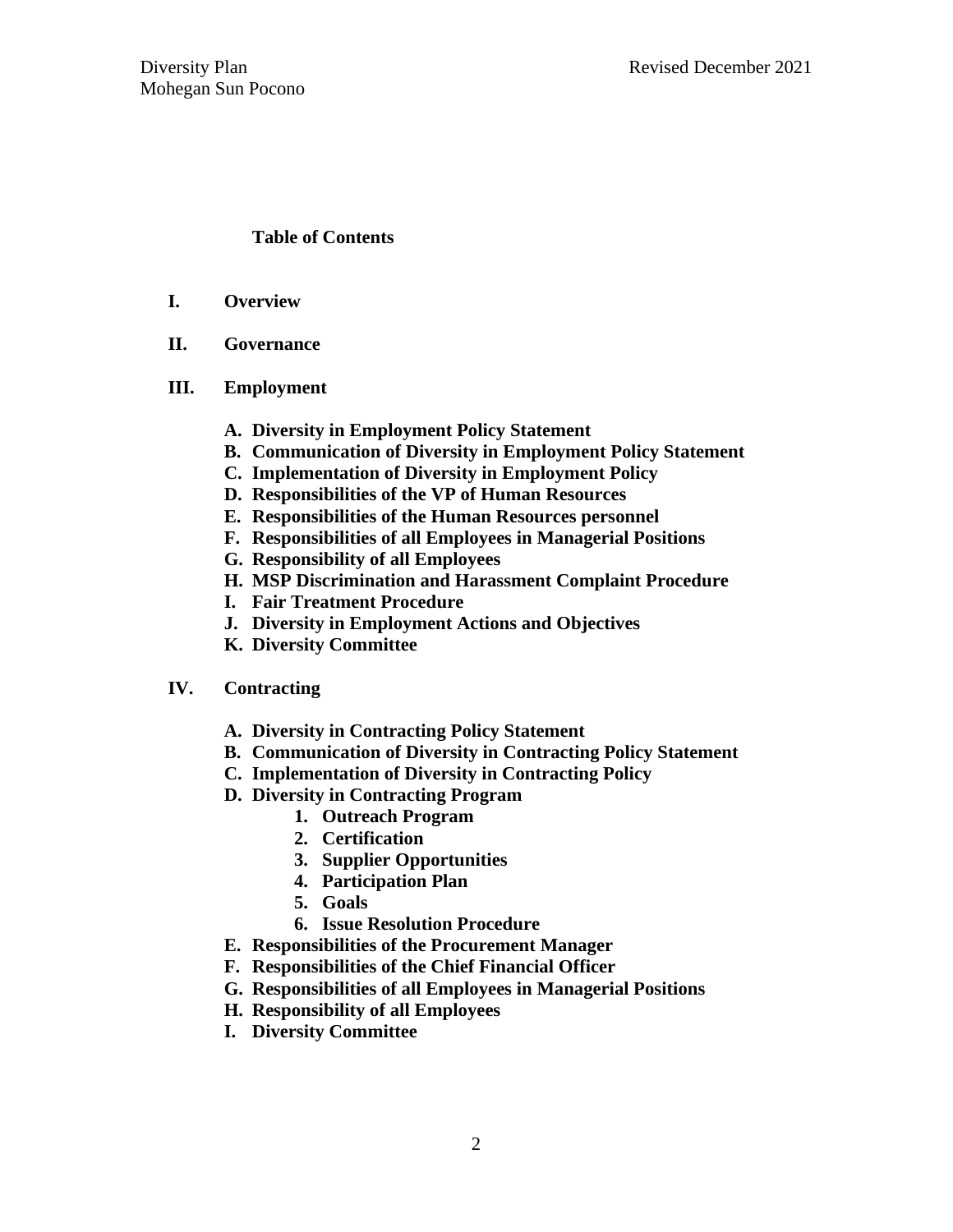# **I. Overview**

Downs Racing, LP d/b/a Mohegan Sun Pocono (MSP) is a minority business, owned and operated by the Mohegan Sun Tribe of Indians. Furthermore, the members of the governing body of the Mohegan Tribe of Indians are Native American. As such, MSP is committed to achieving diversity in all aspects of its operation. To that end, MSP has developed a Diversity Plan to assure that all persons are accorded equal opportunity in employment at and contracting with MSP.

# **II. Governance**

MSP shall establish and maintain a Diversity Committee, which shall be comprised of the MSP President and General Manager, the MSP Chief Financial Officer, the MSP VP of Human Resources, the MSP VP of Marketing, the MSP Director of Compliance, the MSP Director of F&B, the Director of Surveillance, and the MSP HR Business Manager. Also, the Director of Corporate Governance has a standing invitation to the meeting. The Diversity Committee shall oversee and assure the compliance with the Diversity Plan.

# **III. Employment**

# A. Diversity in Employment Policy Statement

As a minority owned and operated business, MSP is committed to hiring and promoting the most qualified persons into available positions at MSP. MSP shall provide all applicants and employees with equal opportunity in recruitment, selection, appointment, promotion, training, delegation, discipline and separation. MSP shall foster a work environment that is fair and impartial in all of its relations with all persons, regardless of race, color, religious creed, age, sex, ancestry, sexual orientation, national origin, AIDS or HIV status or non-job related disability. MSP shall make every effort to hire and promote minority groups and women and to involve them in every level of employment and decision-making. MSP will make, if feasible, reasonable accommodations to meet the physical or mental limitation of qualified applicants or employees. MSP will not tolerate any type of harassment including sexual harassment and will take all steps necessary to prevent any and all harassment from occurring.

# B. Communication of Diversity in Employment Policy Statement

The diversity in employment policy statement shall be communicated as follows:

• To all newly hired employees at their initial orientation.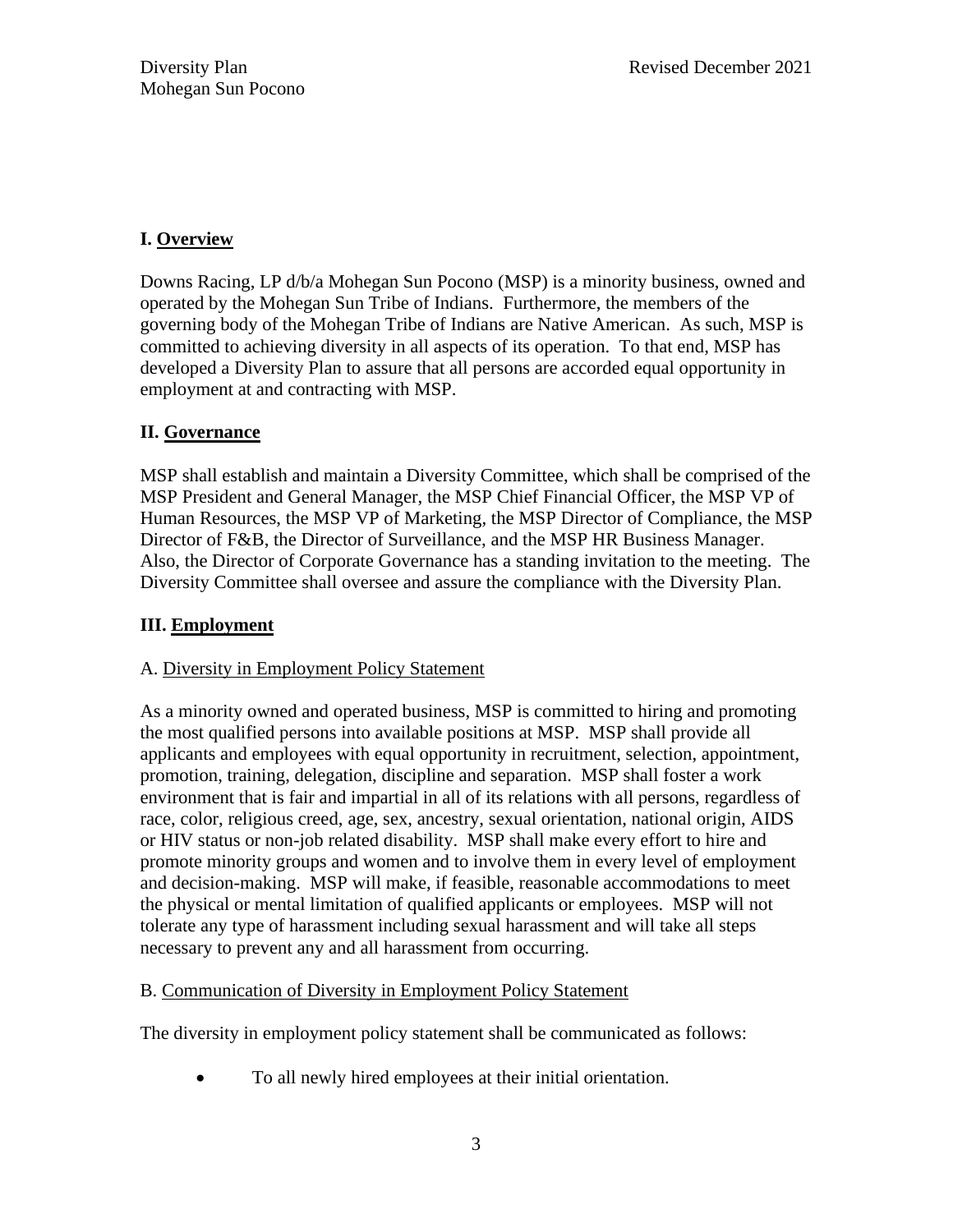- Posting on employee bulletin boards.
- Annual distribution to all MSP employees.
- Posted on the MSP web site.
- Publication of a summary statement of the MSP policy in all printed and Internet employment advertisements.
- Publication in the MSP policies and procedures.
- Publication in the MSP employee handbook.

## C. Implementation of Diversity in Employment Policy

The Diversity Committee shall designate the MSP VP of Human Resources to have the ultimate responsibility for the implementation of the Diversity in Employment Program. The VP of Human Resources shall delegate these duties and responsibilities to the MSP Human Resources employees to ensure compliance with the Diversity in Employment Policy.

## D. Responsibilities of the VP of Human Resources

The responsibilities of the VP of Human Resources shall include, but not be limited to:

- Integrating the Diversity in Employment Policy into the MSP's employment policies and procedures.
- Reaffirming the Diversity Committee's internal policy statement and directing the posting of the statement in conspicuous locations at the MSP facility.
- Administering the Diversity Committee's Diversity in Employment Program.
- Assuring that reasonable accommodations for employees with disabilities are provided.
- Creating and maintaining a work environment that is free of discrimination and harassment, including sexual harassment.
- Assuring that Human Resource personnel are provided with clear direction and support necessary to accomplish his or her duties including the implementation of the Diversity in Employment Program.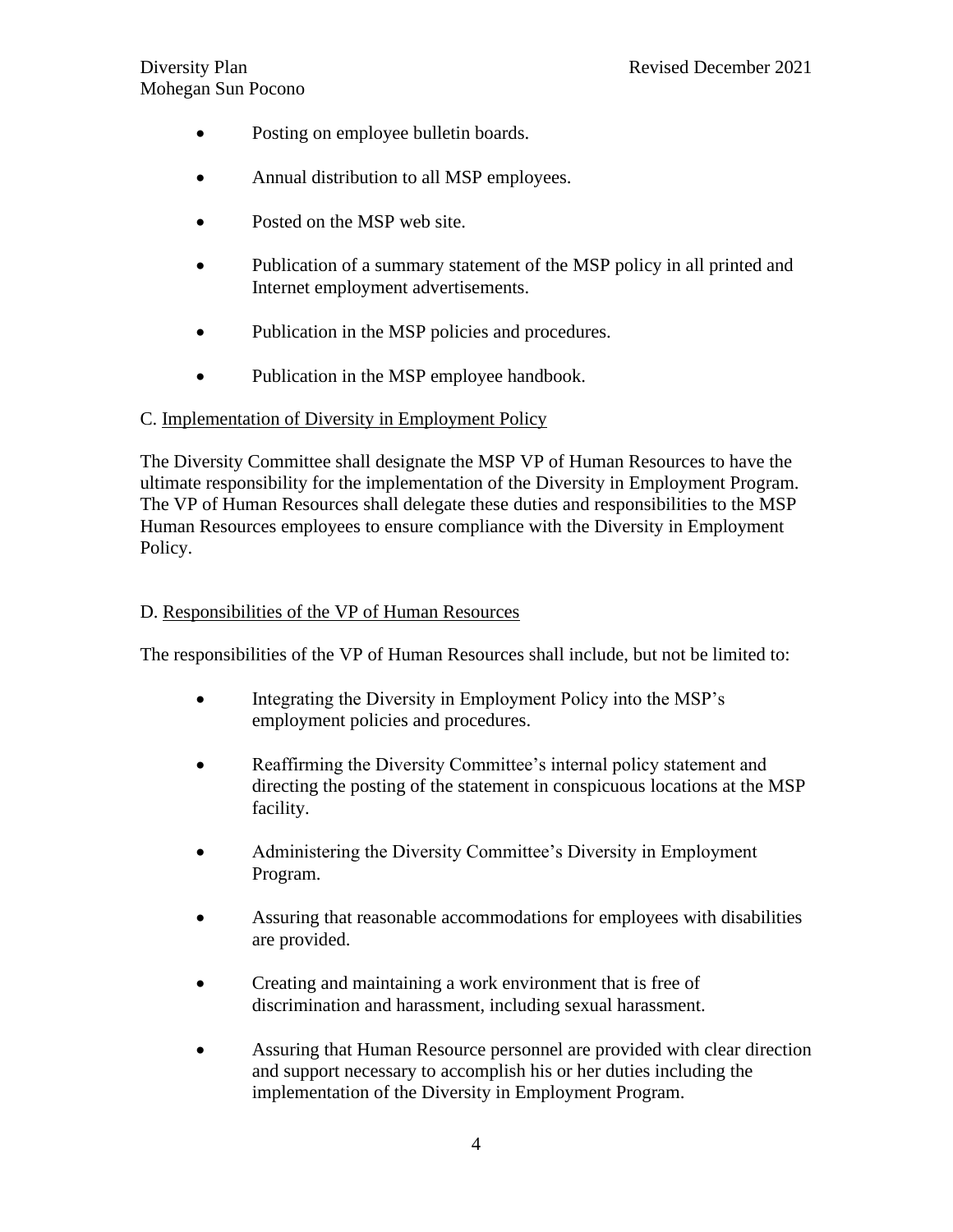- Taking appropriate disciplinary action where warranted against responsible persons in cases involving discrimination.
- Ensuring that employees are aware of and comply with the complaint process for violations of the Diversity in Employment Policy.
- Developing, planning, guiding and monitoring the MSP Diversity in Employment Program.
- Developing and submitting the Diversity in Employment plan to the MSP Diversity Committee.
- Investigating complaints that involve allegations of discrimination based on race, color, religious creed, age, sex, ancestry, sexual orientation, national origin, AIDS or HIV status or non-job related disability and will advise employees of the outcome of the investigation.
- Providing feedback to the Diversity Committee regarding the performance of MSP management as it relates to the Diversity in Employment Program.
- Reviewing job descriptions and performance standards on a continuing basis to ensure that valid job-related requirements and performance expectations are established.
- Reviewing the selection methods and procedures used by all managers and supervisors in training employees to ensure that the principles of nondiscrimination and equal employment opportunity are applied.
- Analyzing disciplinary actions for possible discriminatory practices.
- Reviewing exit interview data to ascertain whether those leaving MSP do so for non-discriminatory reasons and to take appropriate steps if discriminatory practices are identified.
- Participating in recruitment efforts in order to achieve appropriate workforce representation.
- Participating in personnel activities that may impact equal employment opportunity within MSP.
- Remaining current in equal employment laws, regulations, practices and procedures.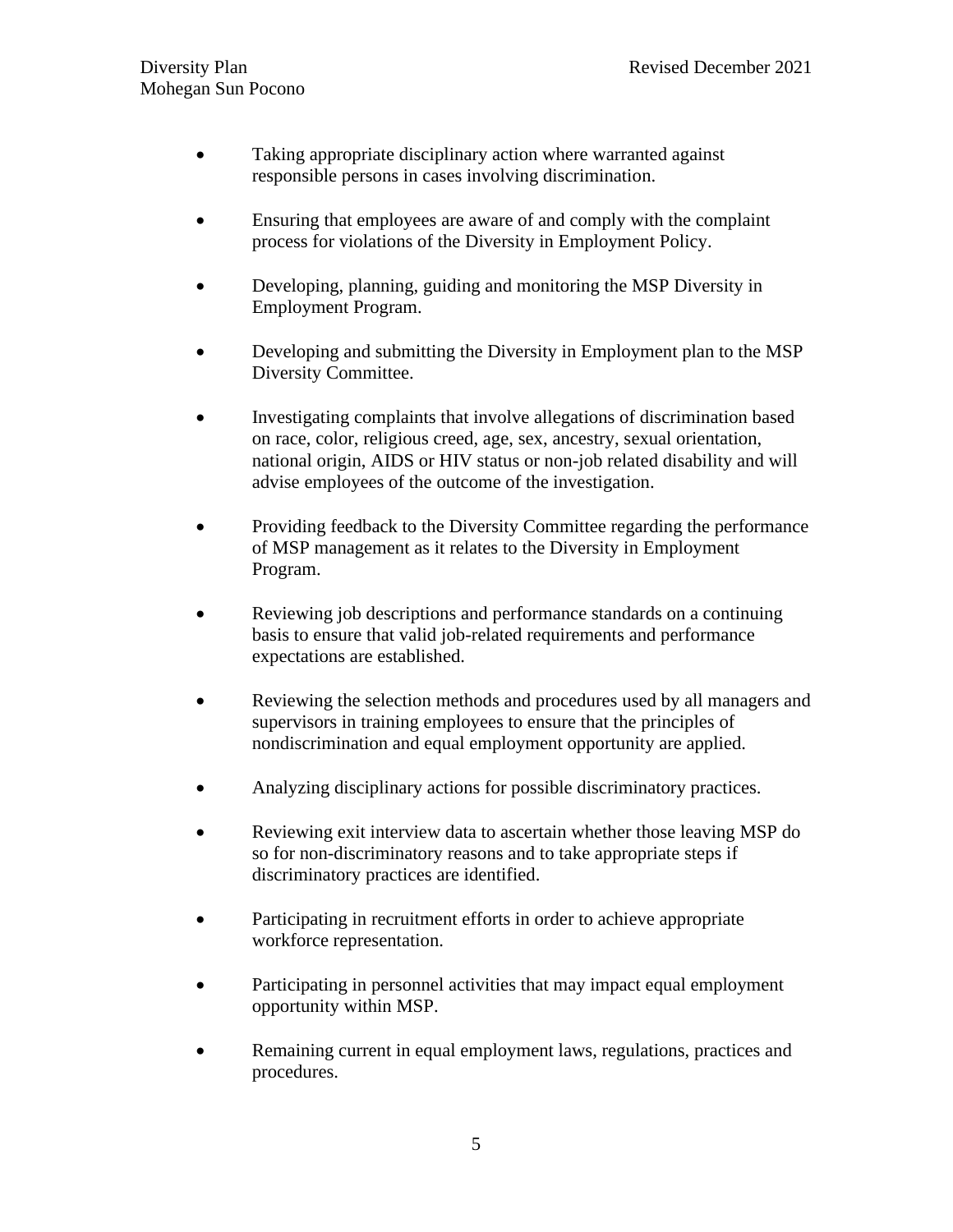### E. Responsibilities of Human Resources personnel

The responsibilities of Human Resources personnel shall include, but not limited to:

- Ensuring that all employees in supervisory or managerial positions carry out their personnel duties in a fair and equitable manner.
- Coordinating recruitment and selection activities for minorities, females and employees with disabilities.
- Assuring that Diversity in Employment training is included in orientation for new employees.
- Forwarding copies of discrimination complaints of any kind to the VP of Human Resources.
- Establishing and reviewing selection methods and procedures used by all managers and supervisors in hiring and promoting employees to ensure that the principles of nondiscrimination and equal opportunity are applied.
- When appropriate, investigating complaints that involve allegations of discrimination based on race, color, religious creed, age, sex, ancestry, sexual orientation, national origin, AIDS or HIV status or non-job related disability. Submitting those findings to the VP of Human Resources for review and final approval and advising employees of the outcome of the investigation.

# **F. Responsibilities of all Employees in Managerial Positions**

The responsibilities of all employees in managerial positions include, but not be limited to:

- In conjunction with Human Resources, updating job descriptions for subordinates to assure they reflect only valid job requirements, and identifying essential duties.
- Reviewing and revising position qualifications, if necessary, to accurately reflect job needs as positions become vacant.
- Reviewing and assuring that non-discriminatory selection criteria and methods are used in all hiring, promotions and training opportunities.
- Disseminating to subordinates information on MSP's Diversity in Employment Policy and complaint procedures.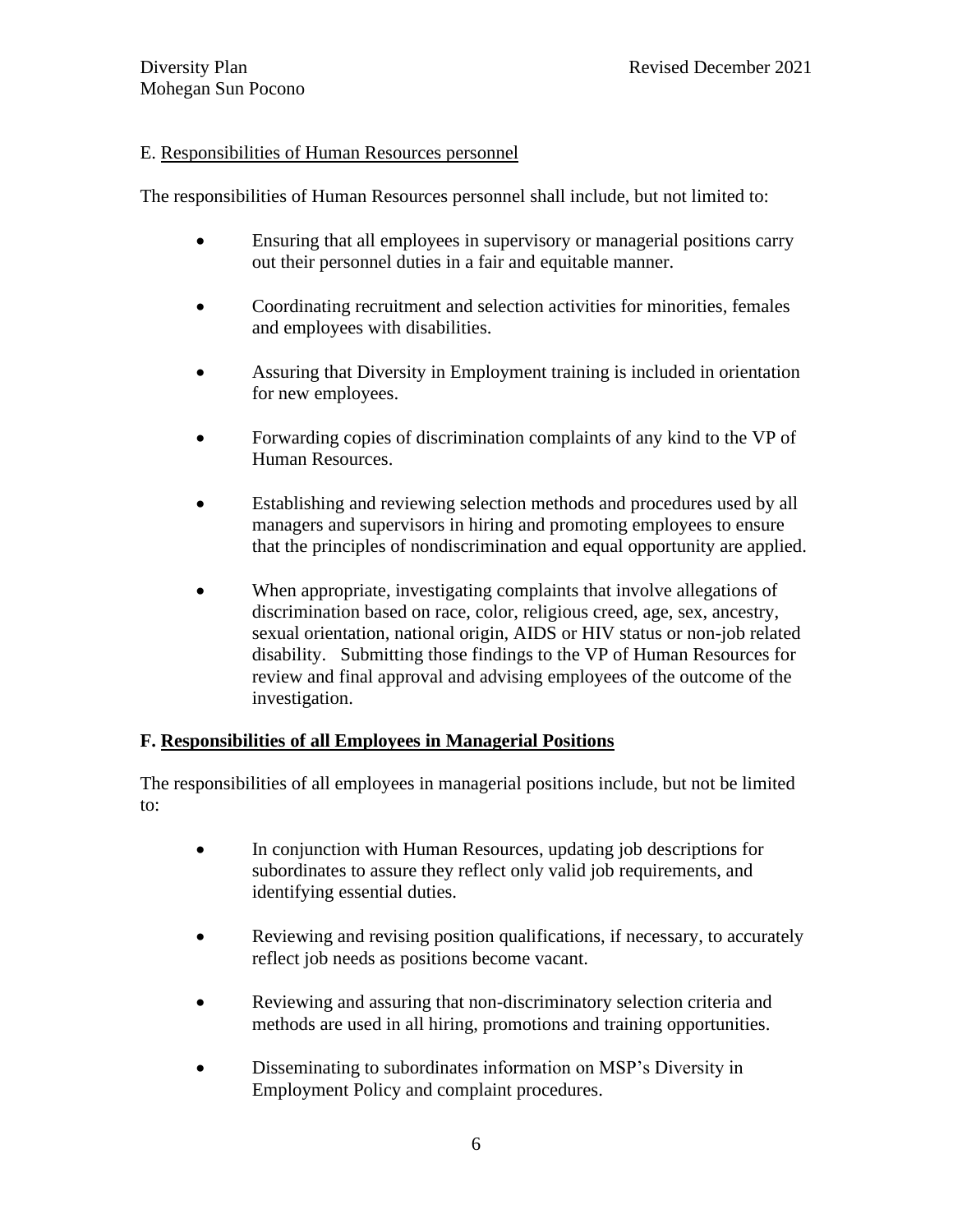- Creating and maintaining a work climate that is free of discrimination and harassment, including sexual harassment, for all employees.
- Adhering to the prohibition against retaliation when an employee has filed a complaint or assisted in the investigation of a complaint against any party.

## G. Responsibility of All Employees

The responsibilities of all employees shall include, but not be limited to:

- Adhering to the civil rights laws and policies of non-discrimination for all persons including co-workers, supervisors and subordinates.
- Treating co-workers, supervisors and subordinates with respect and dignity regardless of race, color, religious creed, age, sex, ancestry, sexual orientation, national origin, AIDS or HIV status or non-job related disability.
- Taking positive action to stop any discrimination or harassment by immediately reporting possible violations to the appropriate management staff and/or the VP of Human Resources and by cooperating in any investigation of alleged instances of discrimination or harassment.

#### H. MSP Discrimination and Harassment Complaint Procedure

To ensure that MSP employees receive equal employment opportunities and work in an environment that is free from discrimination, MSP shall establish the following process to resolve discrimination and harassment complaints:

Any individual who feels that he or she has been a victim of harassment or discrimination in any form by any manager, supervisor, co-worker, customer, client or any other person in connection with his or her employment should bring the problem immediately to the attention of their supervisor, department head or the VP of Human Resources. If the complaint involves the employee's direct supervisor or someone in the employee's direct line of supervision, or if the employee is uncomfortable for any reason with discussing such matters with the individuals designated or is not satisfied after bringing the matter to the attention of one or more of these individuals, the employee may bypass these individuals and instead should report the matter promptly to the General Manager at 570.831.2149.

Supervisors and managers should take each complaint of harassment/discrimination seriously and should not make judgments as to the validity or severity of any complaint. Each complaint brought to the attention of a supervisor/manager should be reported to the Human Resources Department immediately. Even suspicions that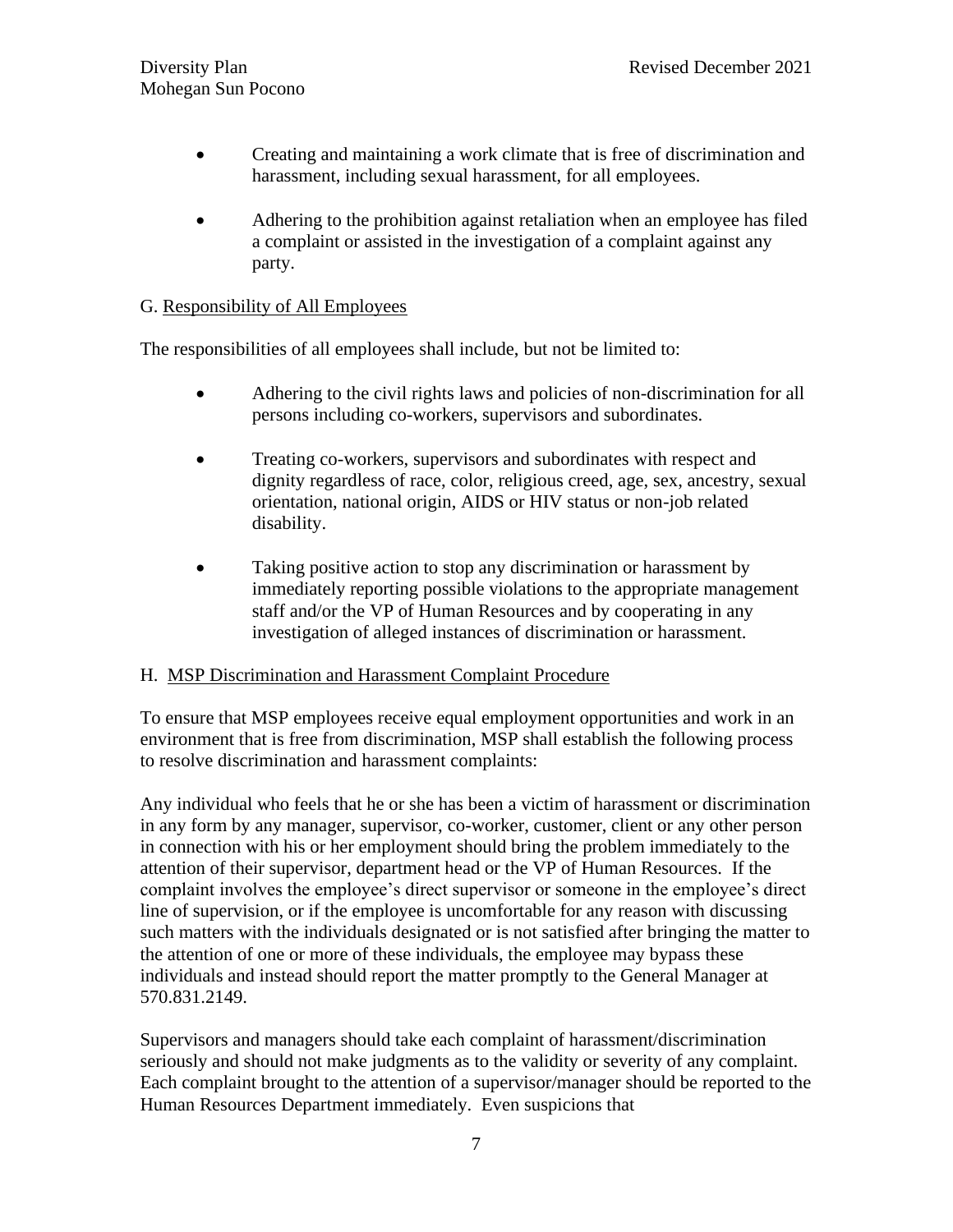harassment/discrimination may be occurring should be discussed with a representative of Human Resources.

MSP will investigate all allegations of harassment in as prompt and confidential. a manner as possible and will take appropriate corrective action when warranted. Any employee who is found, as a result of such an investigation, to have engaged in harassment or discrimination in violation of this policy will be subject to appropriate disciplinary action, up to and including termination of employment. Furthermore, retaliation in any form against an employee or applicant who exercises his or her right to make a complaint under this policy or who cooperates in the investigation of any such complaint is strictly prohibited, and will itself be cause for appropriate disciplinary action.

Any questions regarding this policy should be addressed to the VP of Human Resources.

# I. Fair Treatment Procedure

To ensure that employment related decisions are made based on legitimate business factors and are void of, among other things, considerations based on race, color, religious creed, age, sex, ancestry, sexual orientation, national origin, AIDS, or HIV status or nonjob related disability, MSP shall implement the following fair treatment procedure:

# STEP 1

Within three (3) days of when the employment issue arises or as soon as possible thereafter, the employee may bring the problem to the attention of his/her immediate supervisor. The supervisor should provide him/her with an explanation or solution.

# STEP 2

If the employee is not satisfied with the action by the supervisor or should the supervisor fail to respond within three (3) days of the incident, the employee may bring the issue to the attention of the department manager within five (5) days of the incident. The department manager should discuss the issue with both the supervisor and the employee to ensure he/she gets all the facts. If witnesses are involved, the department manager should meet with the witness(es). The department manager should explain his/her decision to the employee within three (3) days after the incident was brought to his/her attention

# STEP 3

If the employee reasonably believes their issue has not been adequately addressed, he/she should contact a Human Resources Representative who will review and research the situation and make every effort to amicably resolve the issue. Human Resources will, after its review, follow up with the parties involved. Human Resources, at its discretion,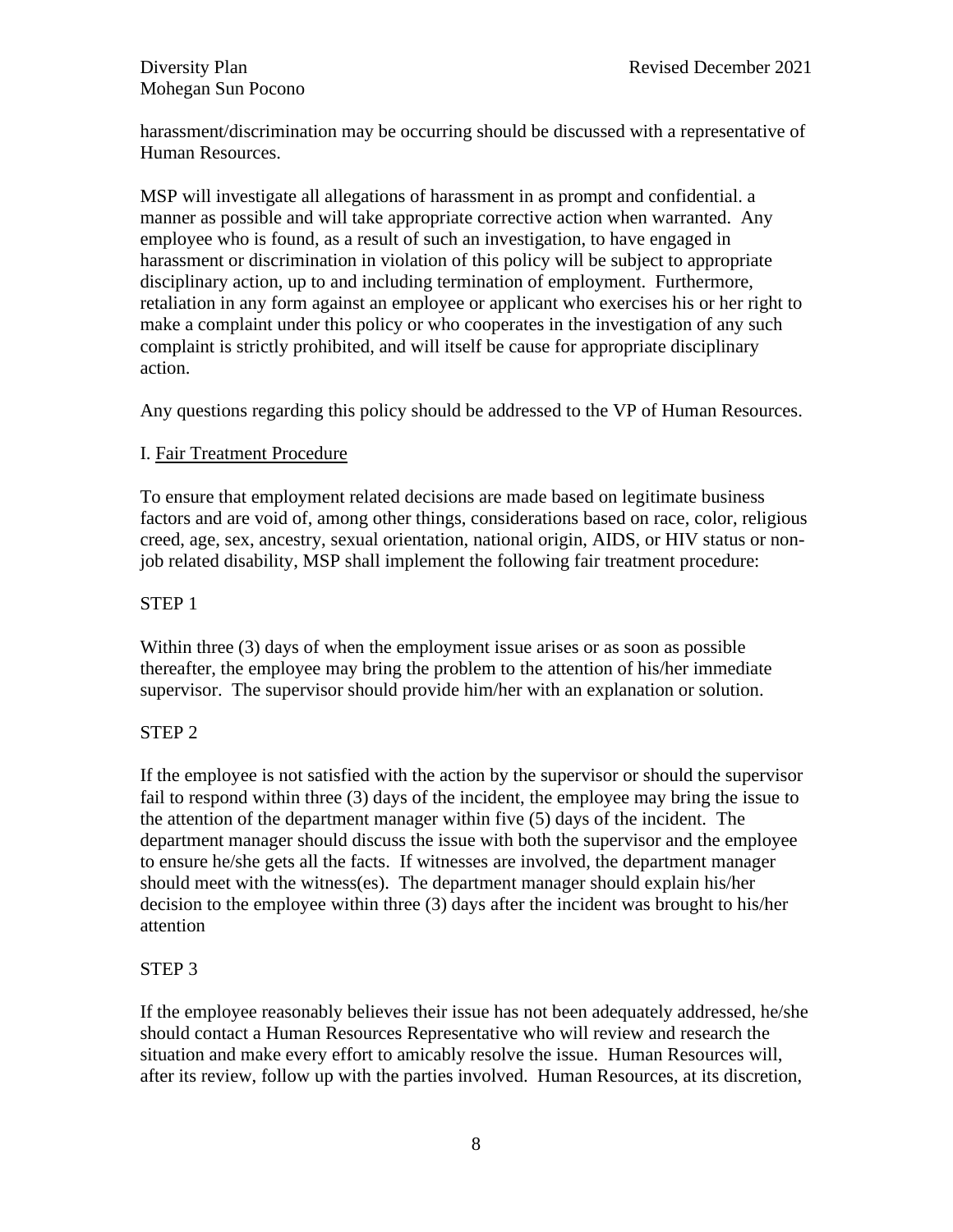may take the issue to a Vice President and/or a Director to facilitate a resolution. The Vice President and/or Director will follow up within their department as necessary.

Please note: Mohegan Sun Pocono believes employee problems can be most effectively handled by following the steps noted above. However, employees are also encouraged to seek guidance from Human Resources before pursuing Steps 1 and 2.

### STEP 4- Board of Review

Mohegan Sun Pocono has established a "Board of Review" procedure for the review of certain disciplinary action. The Board of Review is available to an eligible employee to whom management has issued either of the following:

- a. Disciplinary Final Written notice; or
- b. Termination of Employment

The employee may request to have the final written notice or termination considered by a Board of Review Panel, provided he/she makes a written request to Human Resources within five (5) days of receiving the final written notice or notification of their termination. Human Resources shall review the Board of Review Request and ascertain whether the employee is eligible. An employee who might otherwise be eligible for a Board of Review is determined to be eligible; Human Resources will schedule and administer the Board of Review.

#### Eligibility for the Board of Review/Administrative Request

All full time and part time employees holding positions below the "Manager" level who have successfully completed the ninety-day (90) probationary period and who have not been excluded by any applicable regulatory body are eligible to request a Board of Review/Administrative Request.

Attendance violations and administrative requests made through Human Resources are not eligible for a Board of Review. In such cases, Human Resources will research the situation and respond to the employee in a timely fashion. At this point, if the eligible employee remains unsatisfied, the employee may submit an Administrative Review Request Form, provided he/she makes a written request to Human Resources within five (5) days of receiving notification and explanation from their department. These results will be forwarded to the VP of Human Resources for further considerations.

In cases where an employee has had his or her license suspended or revoked by the Pennsylvania Gaming Control Board or the Pennsylvania Harness Racing Commission, the Board of Review will only be heard if the employee's license is reinstated. Employees who request a Board of Review prior to the time their license is reinstated will be notified in writing that they will have five (5) days to request a Board of Review.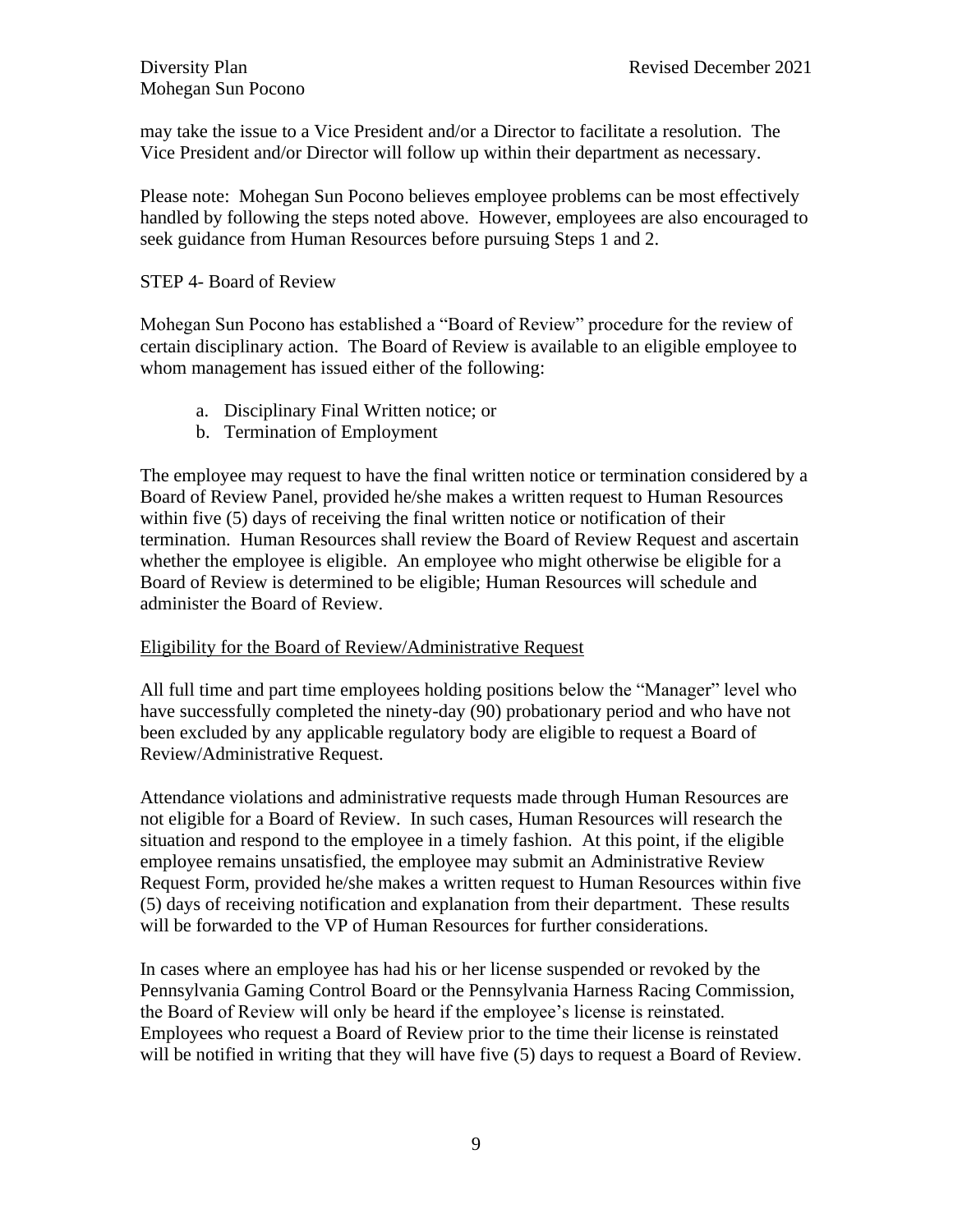An employee who might otherwise be eligible for a Board of Review may be declared ineligible in the event his or her request is submitted after this five (5) day period.

If the employee is determined to be eligible for the Board of Review, Human Resources shall schedule and administer the Board of Review.

The Board of Review Panel will consist of three (3) randomly selected members. The panel will be comprised of the following:

- a. One (1) shift manager-or-above level employee. The shift manager-or-above will not be directly in the employee's chain-of-command.
- b. One (1) employee of the same/comparable level from within the employee's department/division who is in good standing (may not have an active or pending final notice) and has worked at Mohegan Sun Pocono for at least ninety (90) days.
- c. One (1) non-supervisory employee from any other department who is in good standing (may not have an active or pending final notice) and has worked at Mohegan Sun Pocono for at least ninety (90) days.

Hourly employees who serve on the Board of Review will get paid for the hours at the Board of Review Hearing.

The employee from the department will be selected randomly from a list of three (3) employees chosen by the employee seeking review, and of a comparable level to the employee requesting the Panel. The remaining employee will be selected randomly from a list of full/part time non-supervisory employees who have volunteered to be a part of this process. This third member of the panel may only serve on the board once every six (6) months unless the list of employees has been exhausted. Panel members may not be immediate family members as defined in our Employment of Relatives Policy or have any direct involvement in the case. Additionally, any other conflict of interest should be brought to the attention of Human Resources. If necessary, appropriate changes will be made.

The Board of Review shall convene promptly following selection of the panel members. The Board of Review shall proceed in an informal manner. The employee may, but is not required to, present a written summary of his/her position and a statement of reasons why the disciplinary final warning or termination should be rescinded or modified. The employee may only call witnesses who have direct knowledge of the incident in question.

Only employees employed by Mohegan Sun Pocono may be included in the Board of Review process.

The Board of Review Panel shall consider the employee's statements, documents, or the statements of witnesses, and may also consider statements or documents submitted by the manager or director who issued the disciplinary notice. These statements or documents include all materials in the employee's personnel file regardless of the date issued.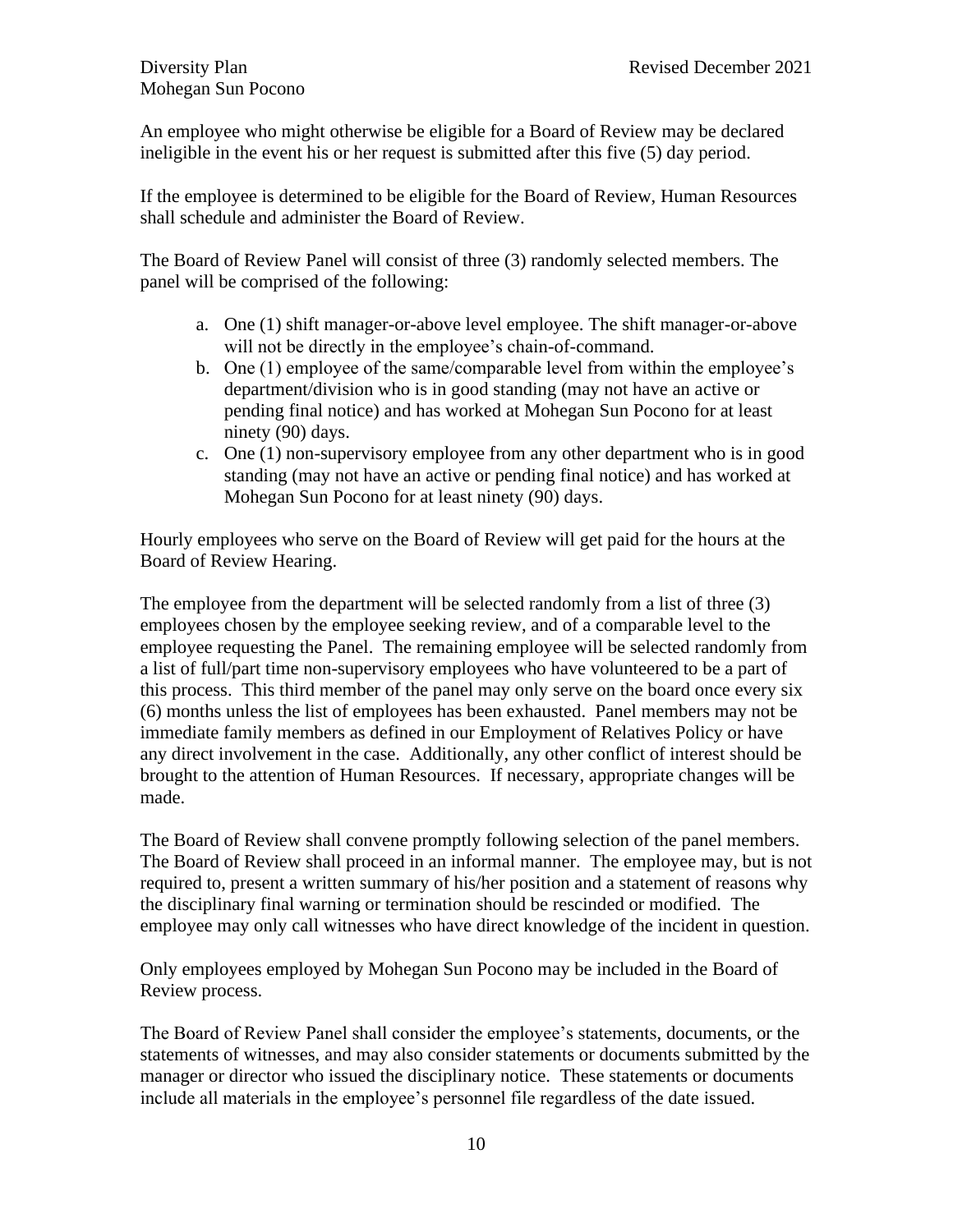Please note: Tape or video recording of the Board of Review is not permitted.

Human Resources will assist the panel and administer with the process but will not be a voting member of the panel. The panel normally will convene within seven (7) days of the date of request and will not exceed fourteen (14) days, unless an evidenced extraordinary situation occurs.

Prior to the Board of Review hearing date, Human Resources will brief the panel members on the issue(s) involved and the positions taken by the employee and management.

Securing witnesses is the responsibility of each party, although, should the employee experience difficulty in getting employees released from work, Human Resources will assist.

The order of presentation is at the panel's discretion. It shall hear the testimony of the employee, manager/supervisor who took the action and witnesses separately and privately. It may recall the parties and witnesses as necessary. It may call such additional witnesses as it deems necessary.

Once the panel has heard all the testimony, it will arrive at a decision. In arriving at the decision, each member will have an equal vote. All decisions of the Board of Review shall be by a majority vote. The panel will then prepare notes stating those facts on which the decision is based. Human Resources will notify the employee and the manager that a final decision will be reached within twenty-four (24) hours. Human Resources will reduce the decision to writing. All panel members will approve and sign the decision and Human Resources will communicate the final decision to both parties.

STEP 5 – President's Review

The Board of Review recommendation may be reviewed by the President/CEO upon application from either the employee or the manager or director who issued the disciplinary final written notice or termination decision.

Any application for review by the President/CEO must be made within five (5) days of the announcement of the Board's decision, unless an evidenced extraordinary situation occur. The application shall be in writing on a form provided by the Human Resources department.

The President/CEO's decision accepting, rejecting, or modifying the Board of Review recommendation shall be final.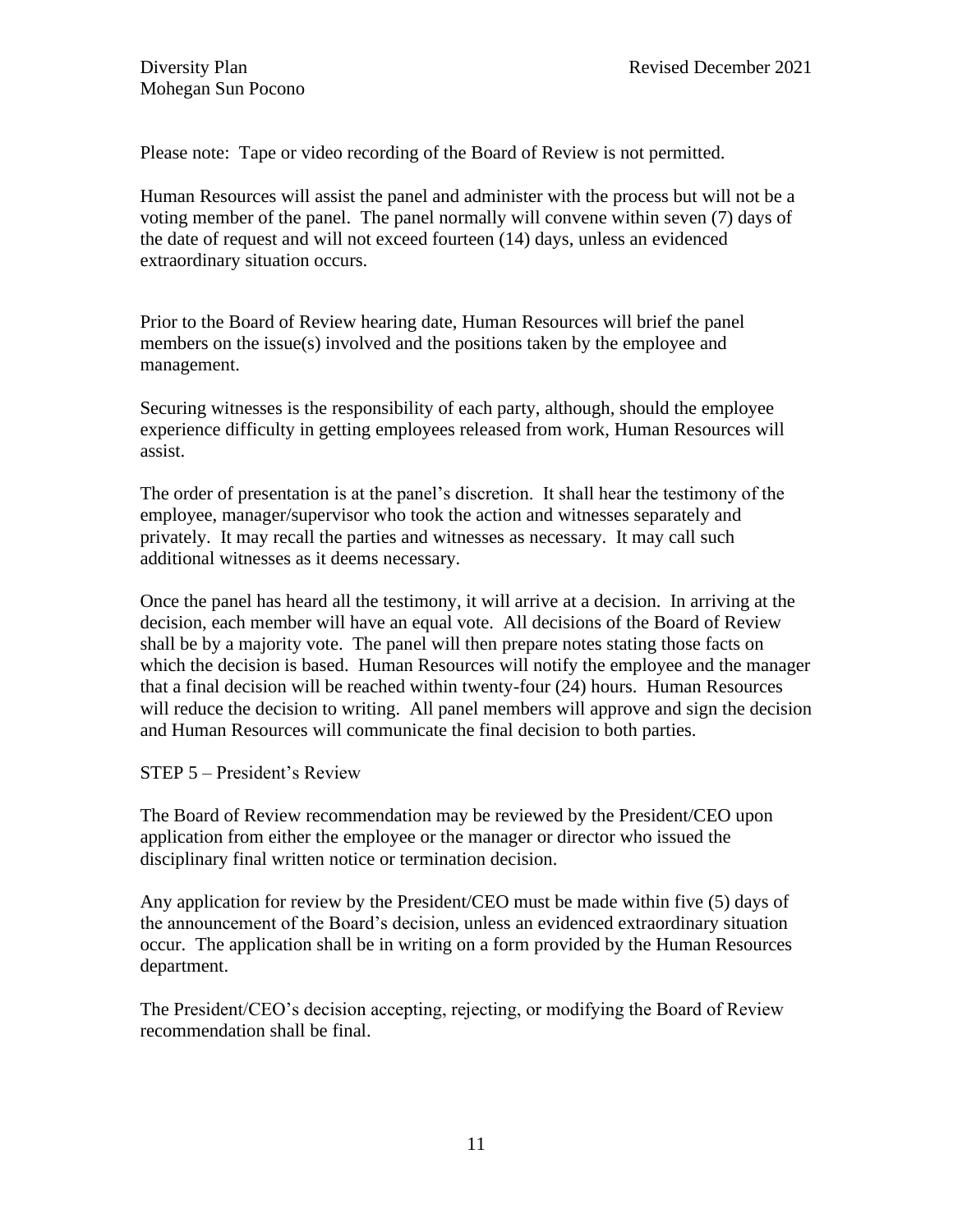# ROLE OF THE BOARD OF REVIEW PANEL & SPECIAL CONSIDERATIONS

The Board of Review Panel may recommend:

- 1. Reinstatement of an employee who has been terminated;
- 2. Reduction of disciplinary action;
- 3. Uphold the action

In cases when a Board of Review panel decides to uphold a termination for performance, the panel may recommend that the amount of time required for the employee to be considered for re-hire is reduced to sixty (60) days.

In these cases, the employees must attend a career development assessment in Human Resources prior to re-applying for employment.

The decision to re-hire an individual will ultimately be made by the department.

Through the Board of Review process, the panel may discover opportunities for policy enhancements. Any potential modifications or changes to policies/procedures will be addressed by Human Resources and, if necessary, with the respective department.

Presentation of the department's position will be made only by that level of supervision directly involved in the action resulting in the Board of Review request, unless other supervisory levels are requested to testify by the Review Panel.

Only Mohegan Sun Pocono employees may testify or present evidence at a Board for Review. Individuals not employed by Mohegan Sun Pocono are not allowed to attend, be present or present any written testimony during a Board of Review, including representation by an attorney. Additionally, this program does not include cross examination by the department and/or the employee or include witnesses without firsthand knowledge of the case under review. The employee and supervisor/manager involved must represent themselves before the panel. No attorneys or outside spokespersons shall be permitted.

#### J. Diversity in Employment Actions and Objectives

The VP of Human Resources shall:

- On an annual basis, present diversity objectives to the Diversity Committee and a plan to meet said objectives which shall include, but not be limited to the following:
	- o Developing a recruiting and retention strategy that targets representation of minorities and females at MSP that are at least equivalent to the: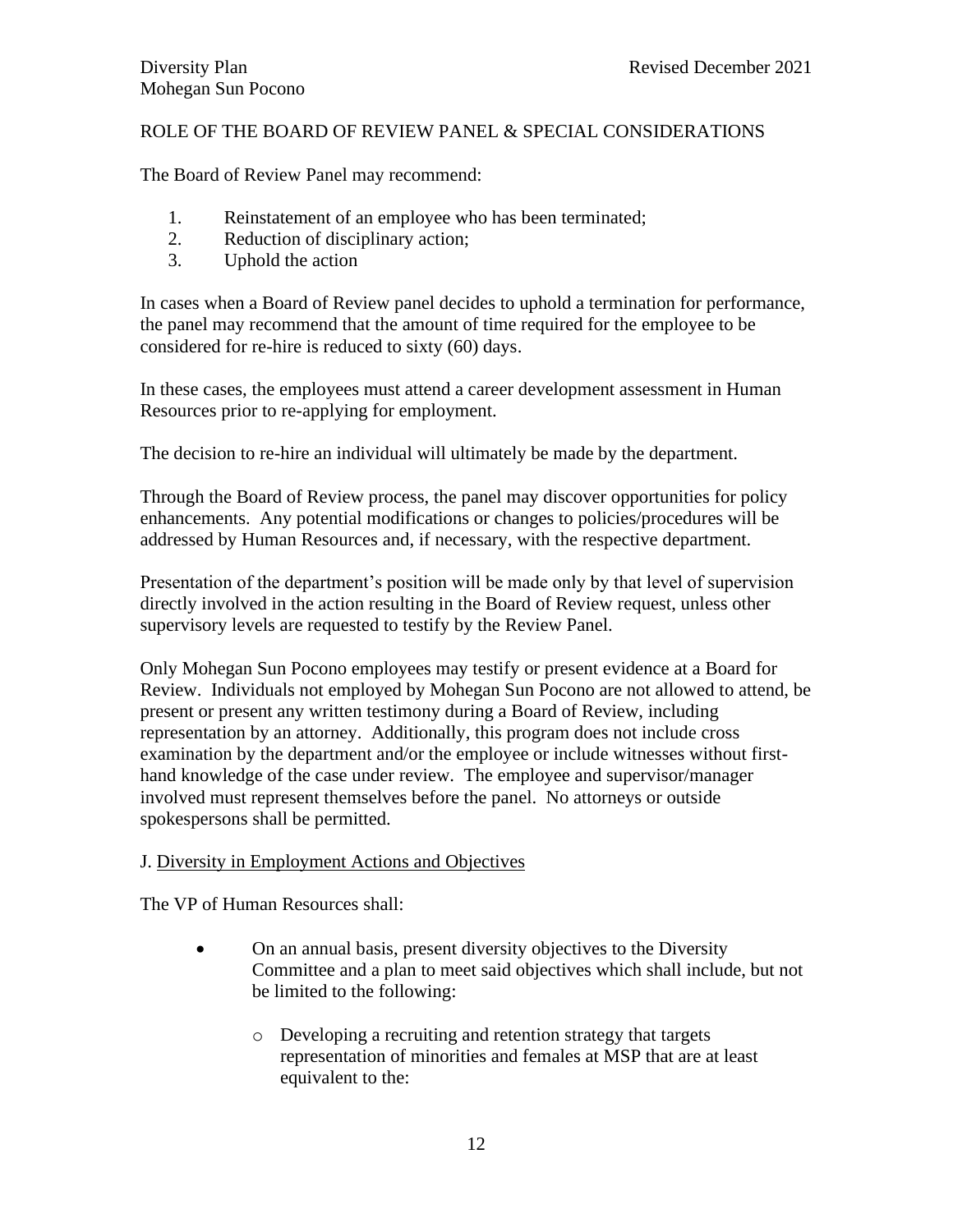- Percentage of minorities and females among the total workforce in the local labor area of the MSP facility; or
- **•** Percentage of minorities and females among the general population in the local labor area of the MSP facility; or
- Percentage of minorities and females seeking employment in the local labor area of the MSP facility
- o Promoting communications throughout the MSP organization of the Diversity Committee's desire to create and maintain a work environment that is free from discrimination and harassment.
- o Monitoring personnel transactions to ensure that the principles of nondiscrimination and equal employment opportunity are applied.
- o Providing counseling to employees regarding problems, complaints and discrimination and harassment issues and the procedure for resolution.
- o Reviewing disciplinary actions and taking necessary steps to ensure that all employees are given equal consideration with regard to employment actions.
- o Investigating complaints that involve allegations of discrimination based on race, color, religious creed, age, sex, ancestry, sexual orientation, national origin, AIDS or HIV status or non-job related disability.
- o Partnering with MSP managers to promote the Diversity in Employment Program.
- o Conducting exit interviews and inquiries into issues presented by respondents that would inhibit the recruitment and retention of qualified individuals.
- o Participating in the development of applicable MSP policies to ensure the inclusion of correct and accurate information regarding all diversity issues.

# L. Diversity Committee

The Diversity Committee shall meet at least four (4) times per year. On an annual basis, the Diversity Committee shall review and approve the diversity objectives presented by the VP of Human Resources. At each Diversity Committee meeting, the VP of Human Resources shall report the status of achieving said objectives.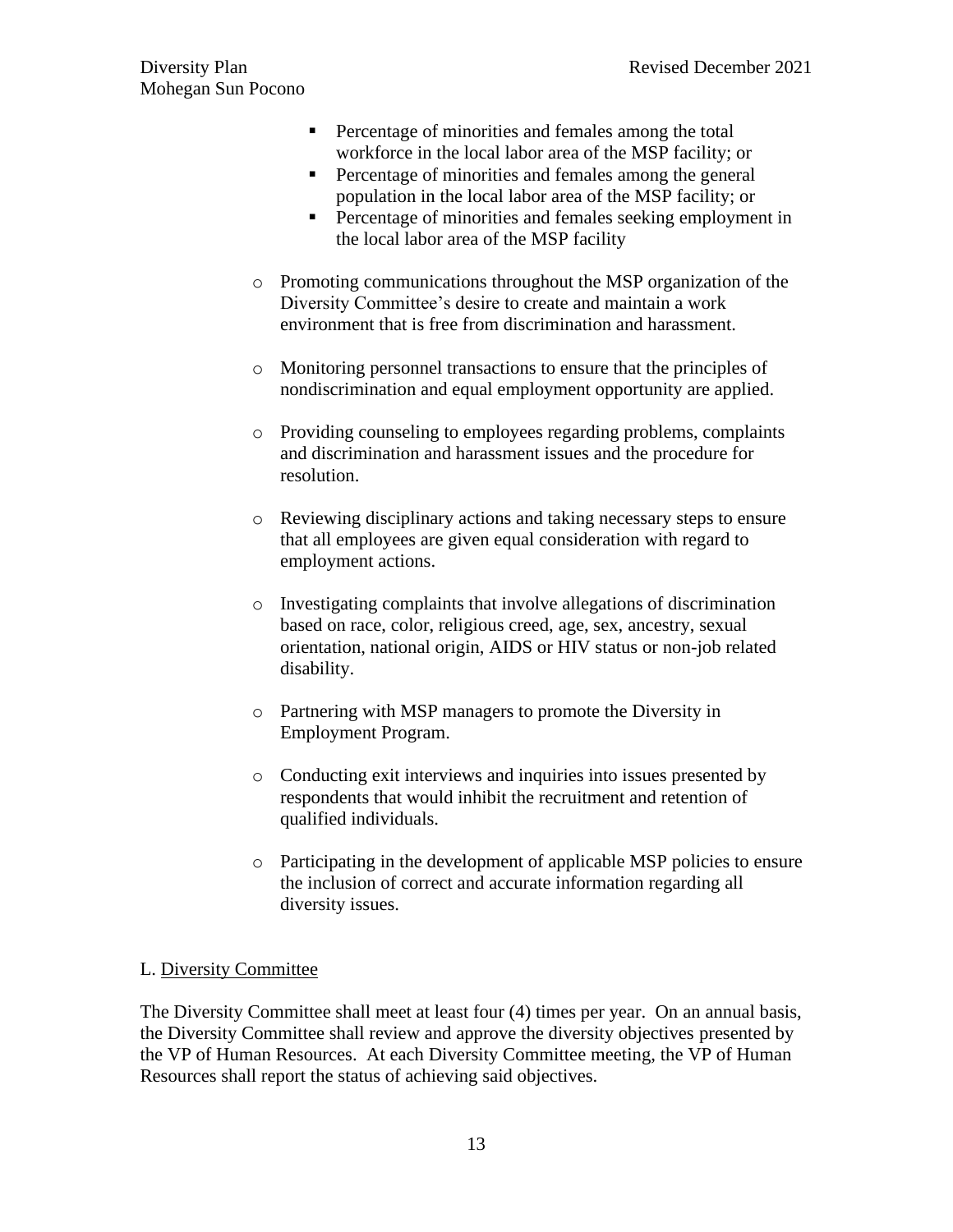# **IV. Contracting**

### A. Diversity in Contracting Policy Statement

As a minority owned and operated business, MSP is committed to maintaining an equitable and competitive business environment that is mutually advantageous to MSP and its suppliers, vendors, agents, contractors, subcontractors, assignees and lessees (hereinafter referred to collectively as "suppliers"). MSP believes that a diverse group of suppliers is essential for fostering healthy competition, resulting in the best value for MSP. Therefore, MSP is dedicated to achieving supplier diversity through its solicitation, selection and utilization for its suppliers.

## B. Communication of Diversity in Contracting Policy Statement

The Diversity in Contracting Policy Statement shall be communicated as follows:

- Posted on MSP web-site
- In printed materials and distributed at supplier opportunity fairs and networking events.
- At "How to do Business with MSP" seminars.
- In MSP requests for proposals, requests for quotes and similar solicitations by MSP for suppliers to provide goods and services.
- On the web sites, via link to the MSP web site or otherwise, of entities and associations that predominately have minority and women owned businesses as members or constituents to the extent permitted by such entities or associations and as deemed appropriate by the MSP Chief Financial Officer.
- On the web sites, via link to the MSP web site or otherwise, of entities and associations such as chambers of commerce that predominately have local businesses as members or constituents to the extent permitted by such entities or associations and as deemed appropriate by the MSP Chief Financial Officer.

#### C. Implementation of Diversity in Contracting Policy

The Diversity Committee shall designate the MSP Chief Financial Officer to have the ultimate responsibility for compliance with the Diversity in Contracting Policy which shall be through the development and implementation of the Diversity in Contracting Program.

#### D. Diversity in Contracting Program

Under the direction of the Chief Financial Officer, MSP shall develop and implement the Diversity in Contracting Program. On an annual basis, the Diversity in Contracting Program shall be presented by the Chief Financial Officer to the Diversity Committee for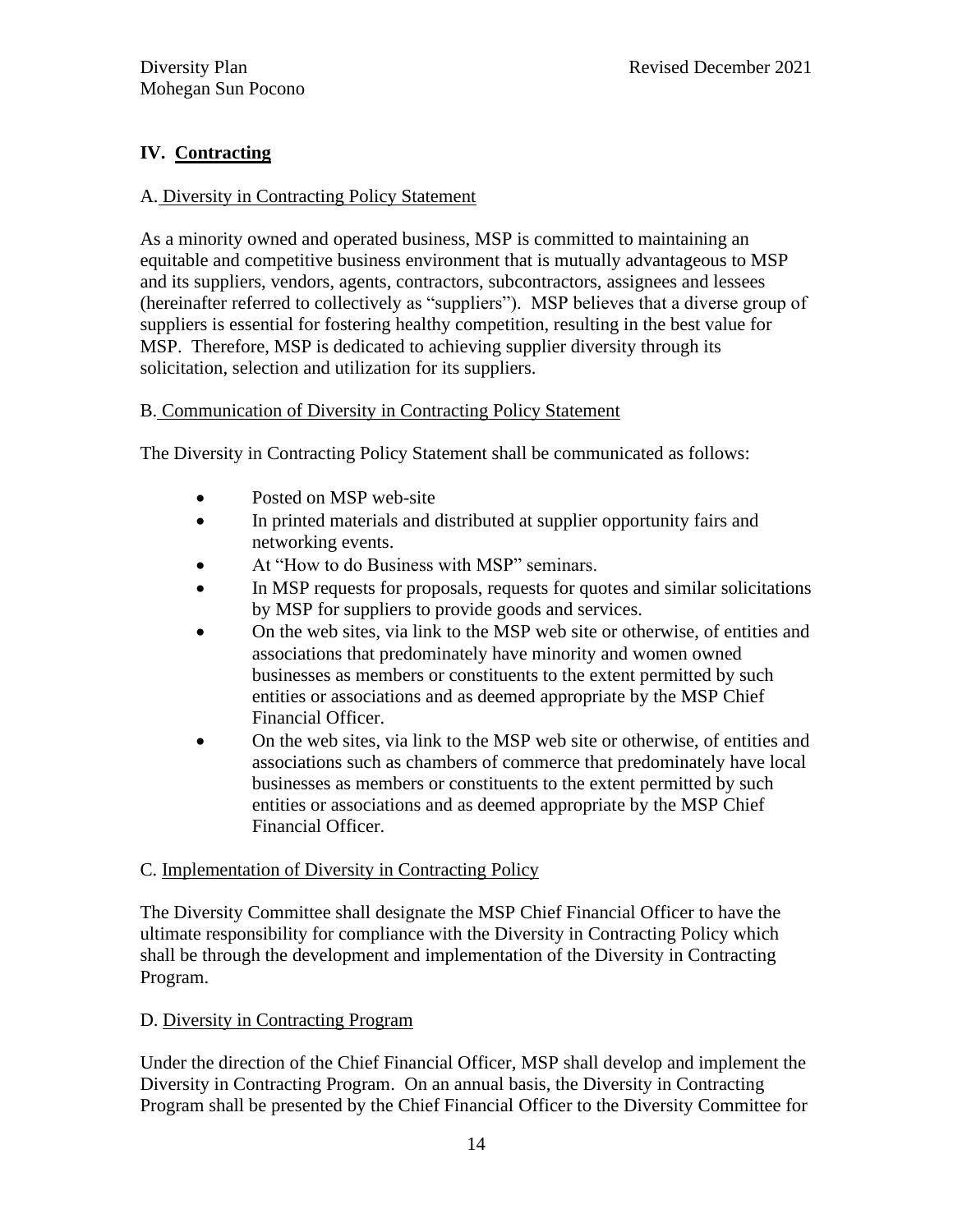review and approval. The Diversity in Contracting Program shall meet the following minimum requirements:

Outreach Program – When available to safely be conducted in the future, the Diversity in Contracting Program shall include a strategy whereby MSP will:

- Host opportunity fairs and networking events for the purpose of bringing women and minority owned businesses (MWBEs) to meet MSP procurement personnel and MSP end users of supplier goods and services.
- Arrange follow up meetings with MWBEs and MSP end users.
- Conduct "How to do Business with Mohegan Sun Pocono" seminars for the purpose of educating suppliers about the policies, procedures and processes that must be followed to do business with MSP. MSP will specifically seek the attendance and participation of MWBEs.
- Visit supplier sites to determine their capability of meeting MSP supplier requirements.
- Conduct workshops and other activities to increase MWBE awareness of the types and volumes of goods and services that MSP purchases in the course of its business.

Certification – MSP will provide a means to recognize the process by which MWBEs can be certified as minority and/or women businesses, identifying and accepting the certification of the Bureau of Minority and Women's Business Enterprises of the Department of General Services under 62 PA.C.S. Part I (relating to Commonwealth Procurement Code).

Supplier Opportunities – The Diversity in Contracting Program shall include a strategy whereby MSP will:

- Notify certified MWBEs, who have been identified through the MSP outreach program or otherwise as having the capability to provide goods and services to MSP, when needs for their goods and services arise.
- Provide MWBEs with the informational source where MSP supplier opportunities are published or otherwise located.

Participation Plan – As is deemed necessary or appropriate by the Chief Financial Officer to meet the goals of the Diversity in Contracting Program, the Chief Financial Officer will develop a participation plan whereby non MWBE suppliers may be required to utilize certified MWBEs as part of providing their goods and service to MSP.

Goals – The Chief Financial Officer shall establish MWBE procurement goals and objectives which shall be based on one or more of the following:

• Percentage of MWBEs in the local related business area of the MSP facility;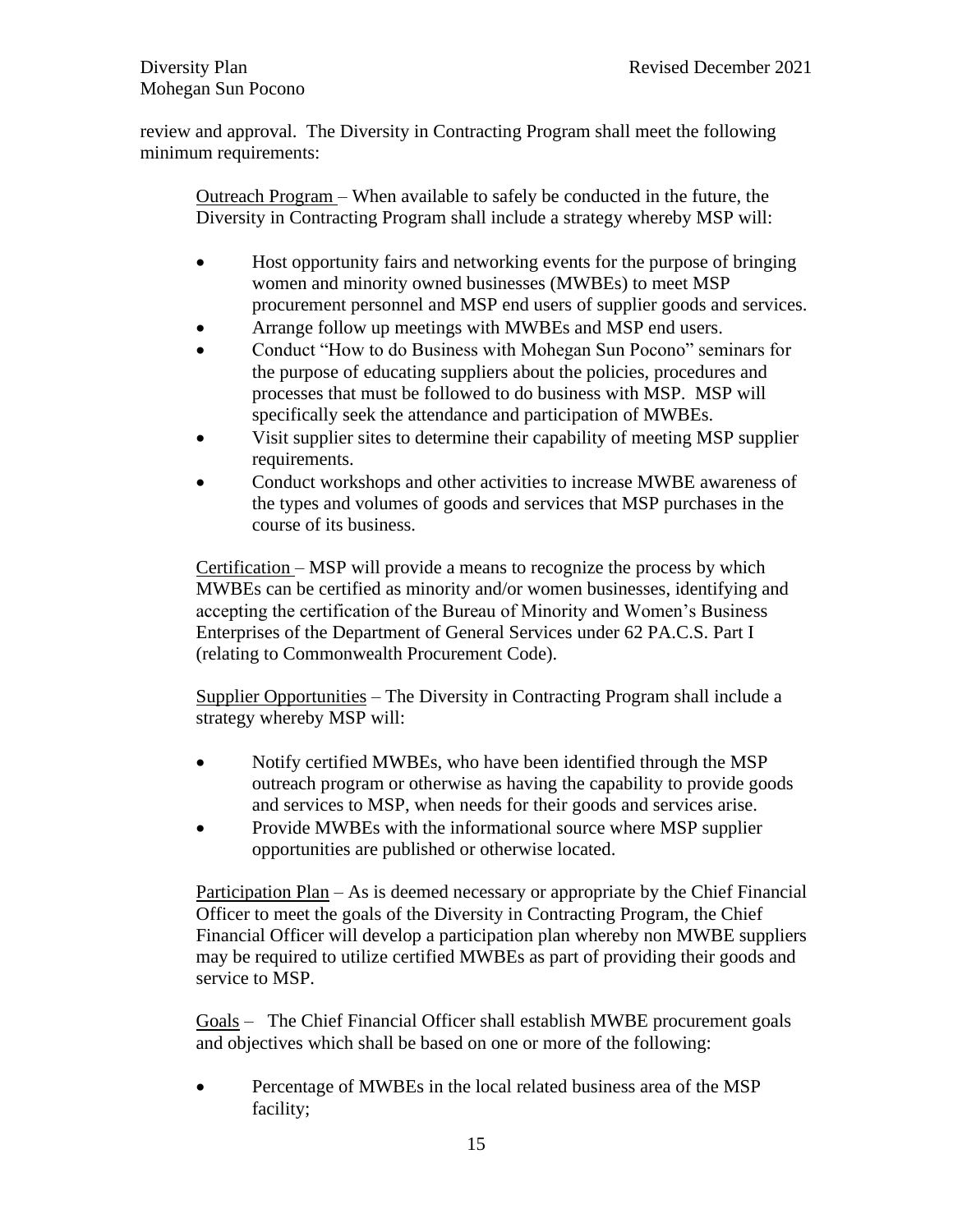• Percentage of MWBE revenue in the local related business area of the MSP facility.

Issue Resolution Procedure – The Chief Financial Officer shall establish a procedure whereby MWBE suppliers may seek resolutions to concerns they may have about their participation in the MSP MWBE Program. The issue resolution procedure will be communicated to MWBE suppliers at opportunity fairs, networking events, seminars, workshops or by other means determined by the Chief Financial Officer to effectively communicate said procedure to MWBE suppliers.

# E. Responsibilities of the MSP Buyer

The responsibilities of the Buyer shall include, but not be limited to:

- Implementing and monitoring the MSP Diversity in Contracting Program.
- Reviewing selection methods and procedures used by all managers, supervisors and procurement personnel in awarding goods and services contracts to suppliers.
- Ensuring that employees in purchasing authorization positions carry out their duties in a fair and equitable manner and in compliance with the Diversity in Contracting Program.
- Analyzing supplier diversity utilization data to ascertain the extent to which the MSP is complying with the Diversity in Contracting Program.
- Developing and implementing outreach programs in order to achieve appropriate supplier's diversity representation.
- Remaining current in procurement practices that will assure compliance with the Diversity in Contracting Program.
- Coordinating the solicitation, selection and utilization of a diverse group of suppliers.

# F. Responsibilities of the Chief Financial Officer

The responsibilities of the Chief Financial Officer shall include, but not limited to:

- Developing and submitting the Diversity in Contracting Program to the MSP Diversity Committee for review and approval when applicable.
- Overall administration of the Diversity in Contracting Program.
- Integrating the Diversity in Contracting Policy into the MSP procurement policies and procedures.
- Directing the communication of the Diversity in Contracting Policy Statement as required herein.
- Assuring that the Purchasing Department is provided with clear direction and support necessary to accomplish their duties in the development and implementation of the Diversity in Contracting Program.